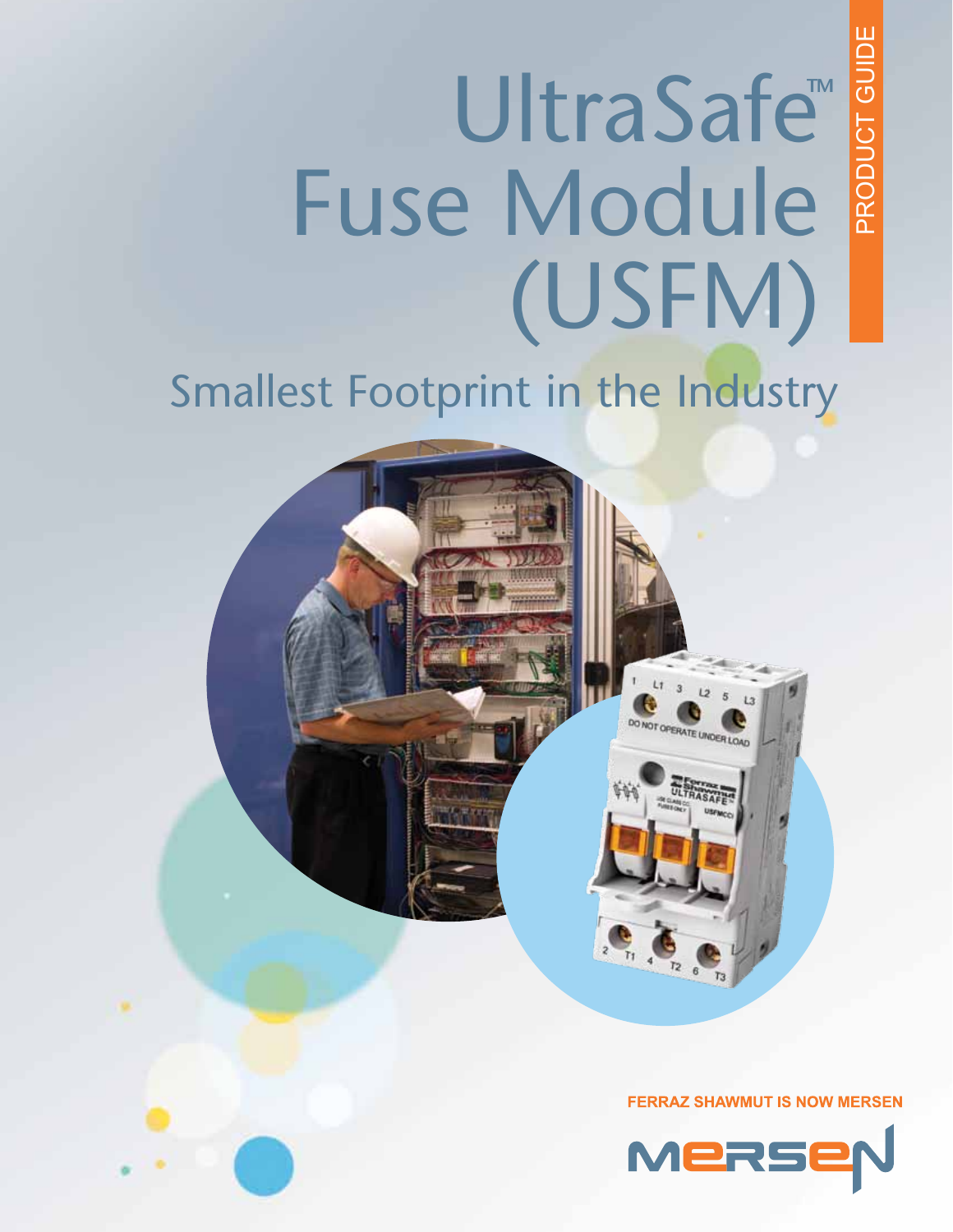# UltraSafe<sup>™</sup> Fuse Modules (USFM)

Motor control protection achieves greater efficiency, productivity and safety with the UltraSafe<sup>™</sup> Fuse Modules (USFM)

> MERSEN's UltraSafe™ Fuse Module (USFM) provides a lower cost, technically beneficial solution for motor control overcurrent protection applications. At 45mm wide, the USFM was designed to be used in series with IEC contactors and overload relays which typically have the same width, providing superior fit, form and function. The USFM's easy to use DIN-rail adapter allows for quick installation and removal in and out of tiny spaces – all while delivering higher short circuit current ratings than any other option in the industry today.

# **The Benefits of UltraSafe Fuse Modules**

UL508 panel shops, original equipment manufacturers (OEMs) and industrial users will benefit mostly from the USFM's high short circuit current rating (SCCR) of 200kA (Class CC version) when replacing circuit breakers which typically have short circuit current ratings of 14 to 65kA. Other advantages over circuit breakers include superior short circuit protection capability of fuses, Type 2 "No Damage" protection to motor control components, lock out/tag out functionality, optional IEC contactor flexible connectors and optional remote monitoring of the fuse carrier.

Each module includes an auxiliary contact option for increased user protection and worker safety. A factory or field installed auxiliary microswitch monitors the status of the modules fuse cartridge. If wired correctly to an adjacent relay or contactor coil, the moment the fuse extractor handle begins to open the load is dropped out by the contactor.

Other safety features of the USFM include a padlocking capability allowing lock out / tag out procedures to be followed, tool-free DIN rail removal, IP-20 finger-safe protection, and optional visual blown fuse indication.

Connection accessories such as comb wiring bars allow users to gang up to five USFM modules. Flexible wiring connectors are available in three lengths, 47mm, 74mm and 99mm allowing the USFM to be easily connected to various manufacturers' motor control equipment. All components are UL Approved.

## **Available in Two Configurations**

These dedicated 3-Pole modules are available in two separate configurations; USFMCC (Class CC fuse version) is rated 600V, 30A maximum while being UL and CSA listed and the dual rated USFM10 (UL Midget Class or IEC 10x38mm version) accepts either IEC 10x38mm fuses rated for 690V 32A maximum which complies to the IEC 269 standard or UL Midget Class fuses rated 600V, 30A maximum while being UL and CSA Recognized. Both configurations meet the UL4248 fuse holder requirements and UL508 spacing requirements.

#### **Features:**

- • Compact 45mm width matches IEC motor **starters**
- Pad-lockable and IP20 finger-safe rated
- High SCCR rating of 200kA for UL508A compliance
- • 35mm DIN-rail mount with tool-free removal
- • Optional auxiliary contact provides remote monitoring
- • Optional visual blown fuse indication provides labor savings

## **Applications:**

- Primarily for motor circuits to replace circuit breakers for higher SCCR
- Control circuits, CPT protection
- Industrial control cabinets
- • Automated systems
- Distribution warehouse and conveyor systems

**"A great feature is the small 45mm footprint . . ."**

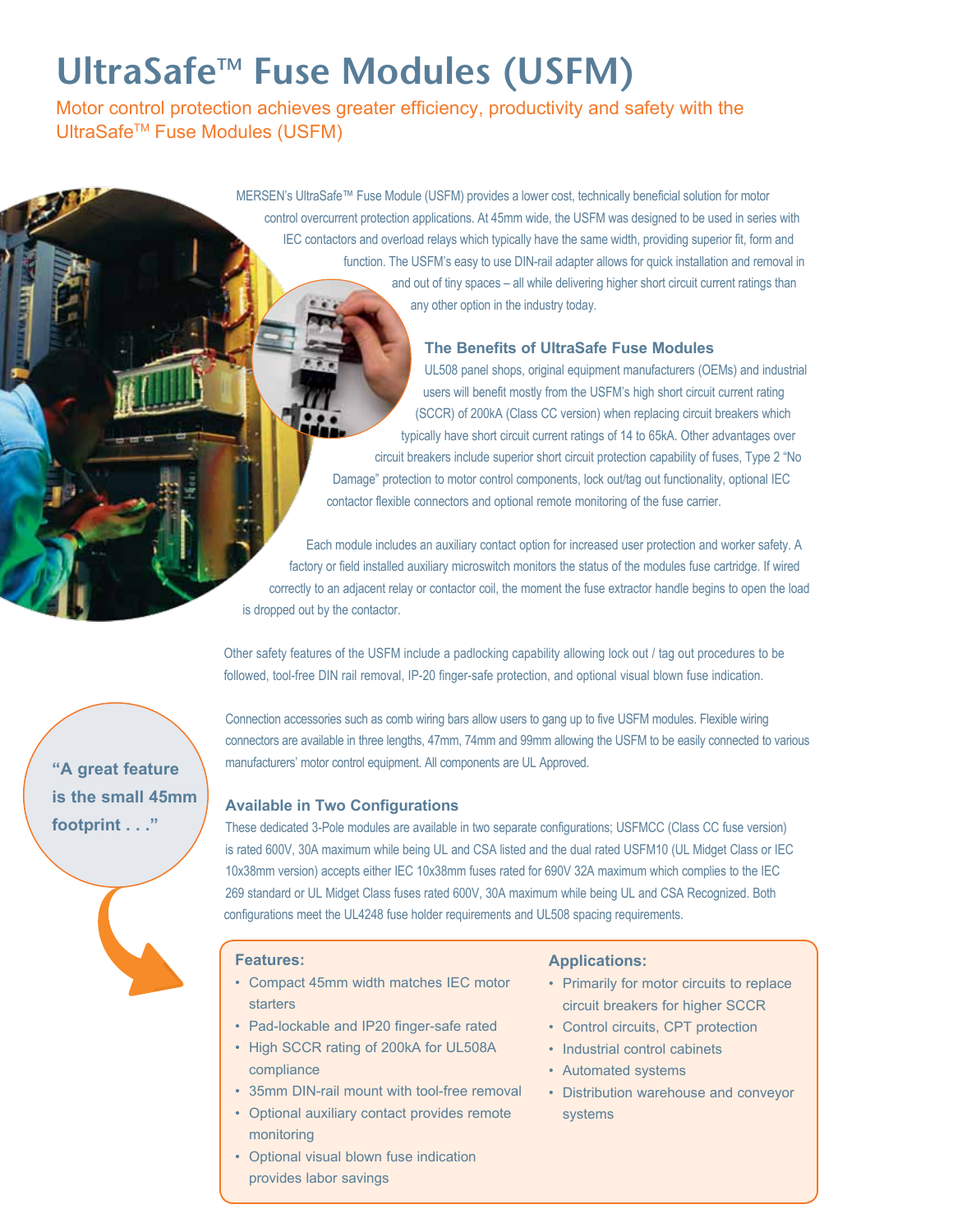# **USFM Delivers Superior Fit, Form & Function**

Enjoy the best of both worlds  $-$  the highest short circuit current rating and the smallest footprint

# **USFM Catalog Numbers**

#### **For use with Class CC Fuses**

| Catalog No.     | <b>Description</b>                                                       |
|-----------------|--------------------------------------------------------------------------|
| <b>USFMCC</b>   | 3-pole fuse module                                                       |
| <b>USFMCCI</b>  | 3-pole fuse module with visual blown fuse indication                     |
| <b>USFMCCM</b>  | 3-pole fuse module with microswitch style auxiliary contact              |
| <b>USEMCCML</b> | 3-pole fuse module with microswitch style auxiliary contact & indicators |

#### **For use with Midget (1-1/2" x 13/32") Fuses, and For use with 10x38mm IEC (gG, aM, gR) Fuses**

| Catalog No.        | <b>Description</b>                                                       |
|--------------------|--------------------------------------------------------------------------|
| USFM <sub>10</sub> | 3-pole fuse module                                                       |
| USFM <sub>10</sub> | 3-pole fuse module with visual blown fuse indication                     |
| USFM10M            | 3-pole fuse module with microswitch style auxiliary contact              |
| USFM10MI           | 3-pole fuse module with microswitch style auxiliary contact & indicators |



- • USFMC
- Class CC fuse version
- 600V, 30A maximum, 200kA SCCR
- USFM10
- Midget Class and IEC 10x38mm fuse version
- UL Rated, 600V, 30A maximum, 200kA SCCR
- IEC Rated, 690V, 32A maximum, 120kA SCCR

# **Approvals**

- CE All models
- USFMCC
- Class CC fuse version
- UL Listed UL512 Guide IZLT, File E52283
- CSA Approved C22.2, Class 6225 01,

File 32169

- USFM10
	- Midget Class and IEC 10x38mm fuse version
	- IEC Approved IEC 60269-2-1
- UL Recognized UL512- Guide IZLT2, File E52283
- CSA Recognized C22.2, Class 6225 01, File 32169

# **Recommended Fuse Usage**

USFMCC use with ATDR, ATMR, ATQR USFM10 use with ATQ, ATM, TRM, OTM, A15QS, A60Q-2, DCT and IEC 10x38mm gG, aM, gR fuse**s**



# **Optional Accessories**



#### **Optional Accessories**

| <b>Catalog No.</b> | <b>Description</b>                                  |
|--------------------|-----------------------------------------------------|
| USFMAC11           | 1NO (late make)/1NC (early break) auxiliary contact |
| USFMBB2            | Comb Wiring Bar to connect 2 modules together       |
| USFMBB3            | Comb Wiring Bar to connect 3 modules together       |
| <b>USFMBB4</b>     | Comb Wiring Bar to connect 4 modules together       |
| <b>USFMBB5</b>     | Comb Wiring Bar to connect 5 modules together       |
| USFMBBC1           | Input Power terminal                                |